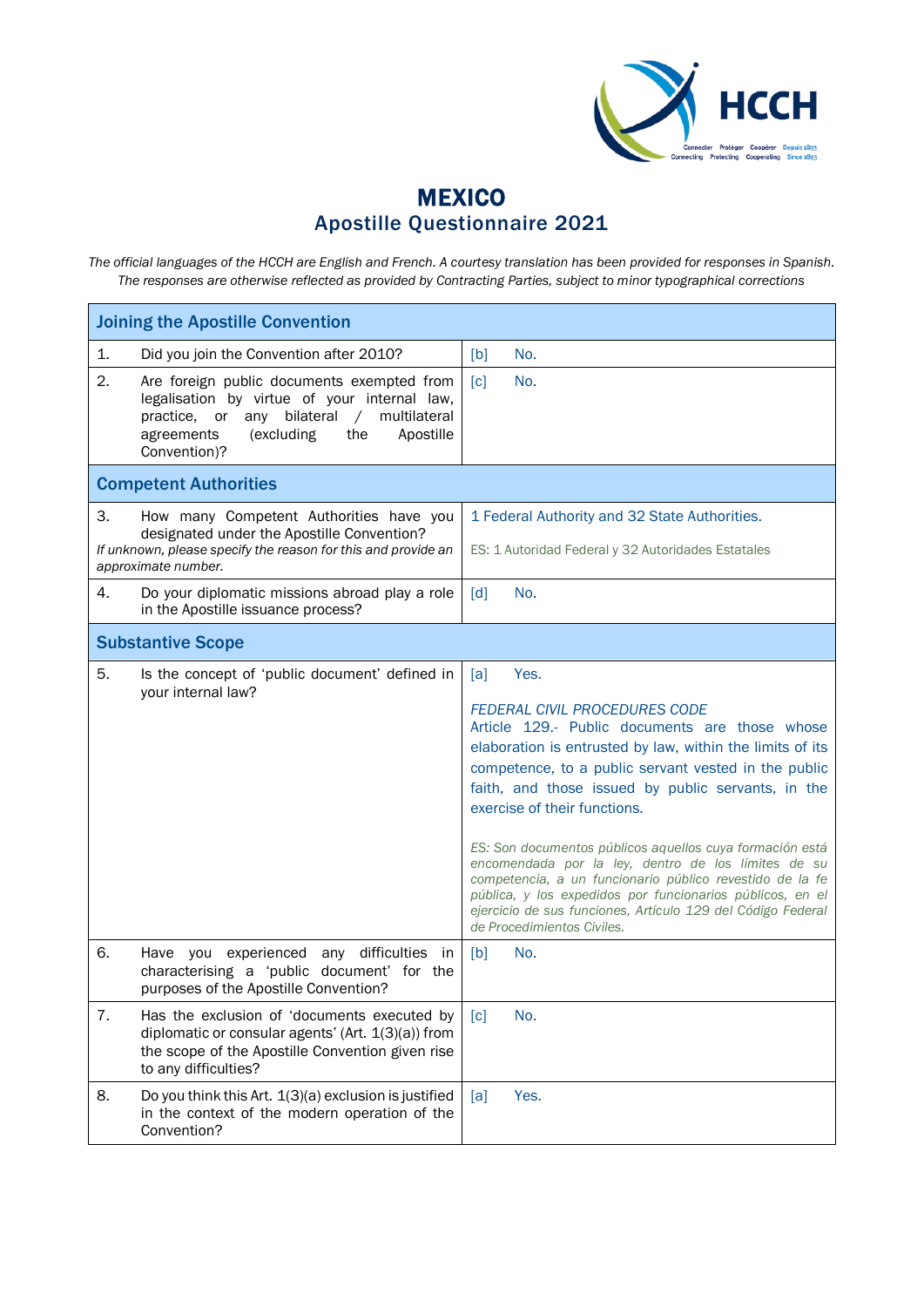| 9.  | Has the exclusion of 'administrative documents<br>dealing directly with commercial or customs<br>operations' (Art. $1(3)(b)$ ) from the scope of the<br>Apostille<br>Convention given<br>rise<br>to<br>any<br>difficulties? | No.<br>$\lceil c \rceil$                                                                                         |                                                   |        |   |  |
|-----|-----------------------------------------------------------------------------------------------------------------------------------------------------------------------------------------------------------------------------|------------------------------------------------------------------------------------------------------------------|---------------------------------------------------|--------|---|--|
| 10. | Do you think this Art. 1(3)(b) exclusion is justified<br>in the context of the modern operation of the<br>Convention?                                                                                                       | Yes.<br>[a]                                                                                                      |                                                   |        |   |  |
| 11. | Do you issue (outgoing) or accept (incoming)                                                                                                                                                                                |                                                                                                                  | <b>Issue</b>                                      | Accept |   |  |
|     | Apostilles for any of the following categories of<br>document?                                                                                                                                                              | Certificates of origin                                                                                           | X                                                 | X      |   |  |
|     |                                                                                                                                                                                                                             |                                                                                                                  | X                                                 | X      |   |  |
|     |                                                                                                                                                                                                                             |                                                                                                                  | Import licences                                   | X      | X |  |
|     |                                                                                                                                                                                                                             | Health and safety certificates<br>issued by the relevant<br>government authorities or                            | X                                                 | X      |   |  |
|     |                                                                                                                                                                                                                             |                                                                                                                  | Certificates of products<br>registration          | X      | X |  |
|     |                                                                                                                                                                                                                             |                                                                                                                  | Certificates of conformity                        | X      | X |  |
|     |                                                                                                                                                                                                                             | X<br>End user certificates<br>(i.e. documents certifying that the<br>buyer is the end user of acquired<br>goods) |                                                   |        | X |  |
|     |                                                                                                                                                                                                                             |                                                                                                                  | Commercial invoices                               | X      | X |  |
|     | <b>Apostille Process</b>                                                                                                                                                                                                    |                                                                                                                  |                                                   |        |   |  |
|     | <b>Certification of Public Documents</b>                                                                                                                                                                                    |                                                                                                                  |                                                   |        |   |  |
| 12. | Do any of your public documents require some<br>other intermediate certification before the<br>issuance of an Apostille?                                                                                                    | Yes, an intermediate certification is required for<br>[a]<br>some categories of public documents.                |                                                   |        |   |  |
|     | For Parties that answered yes to Q12.                                                                                                                                                                                       | Category of public<br>document                                                                                   | Why certification is required                     |        |   |  |
|     | 12.1. What categories of public document require<br>intermediate certification and why?                                                                                                                                     | School<br>documents<br><b>ES: Documentos</b><br>escolares                                                        | Internal regulation<br>ES: Reglamentación interna |        |   |  |
|     |                                                                                                                                                                                                                             | <b>Identity</b><br>documents<br>(certificates)<br><b>ES: Documentos</b><br>de identidad<br>(certificaciones)     | Internal regulation<br>ES: Reglamentación interna |        |   |  |
|     |                                                                                                                                                                                                                             | <b>Business</b><br>documents<br><b>ES: Documentos</b><br>mercantiles                                             | Internal regulation<br>ES: Reglamentación interna |        |   |  |
|     |                                                                                                                                                                                                                             | <b>Health</b><br>documents<br><b>ES: Documentos</b><br>de salud                                                  | Internal regulation<br>ES: Reglamentación interna |        |   |  |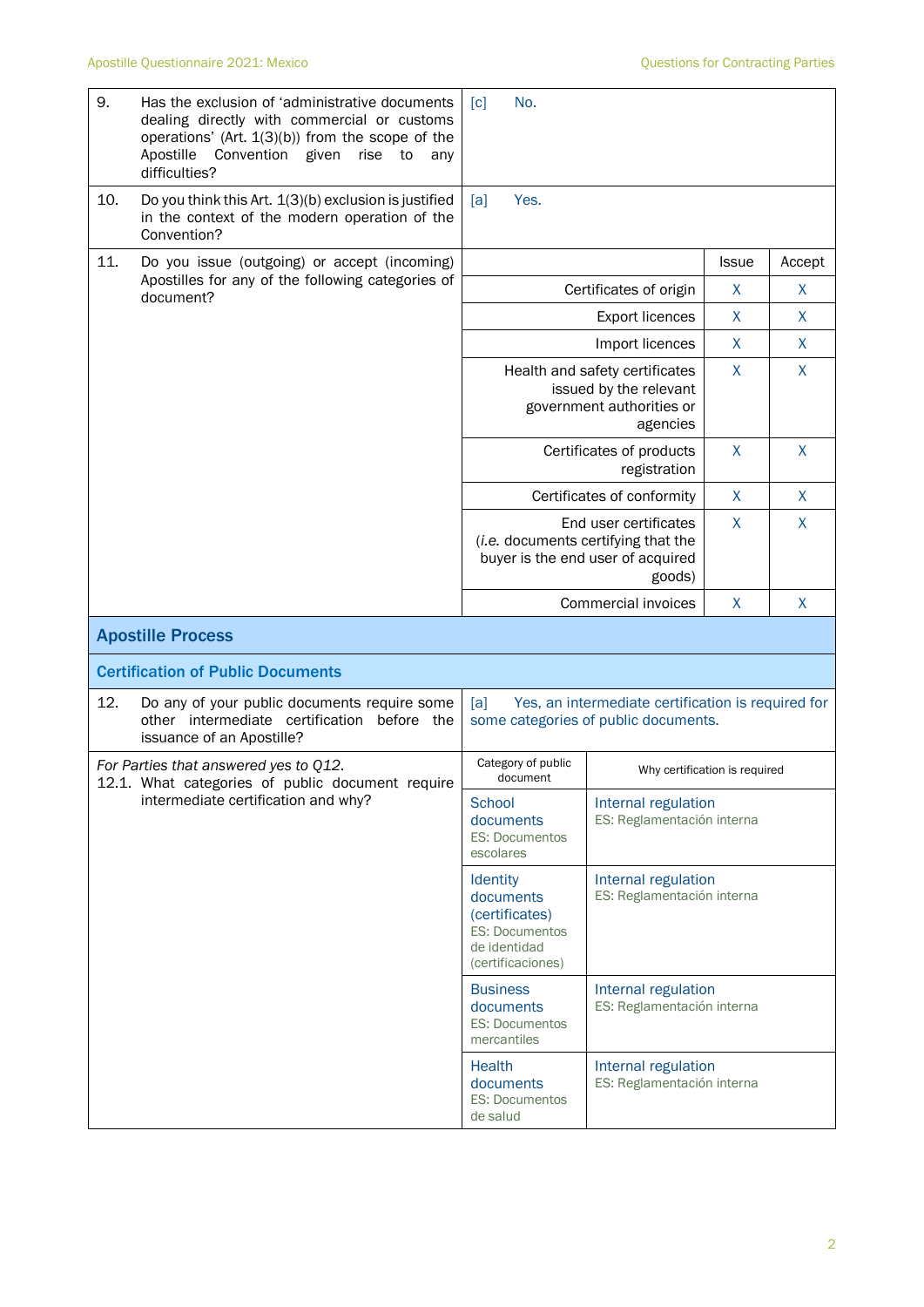|                                        | <b>Requesting an Apostille (Outgoing)</b>                                                                                                                                                                                                     |                                                                                                                                                                                                      |                                                                                                                                                                                                                                                                                                                                                                               |                      |          |  |
|----------------------------------------|-----------------------------------------------------------------------------------------------------------------------------------------------------------------------------------------------------------------------------------------------|------------------------------------------------------------------------------------------------------------------------------------------------------------------------------------------------------|-------------------------------------------------------------------------------------------------------------------------------------------------------------------------------------------------------------------------------------------------------------------------------------------------------------------------------------------------------------------------------|----------------------|----------|--|
| 13.                                    | How can an Apostille be requested?                                                                                                                                                                                                            | In person.<br>[a]                                                                                                                                                                                    |                                                                                                                                                                                                                                                                                                                                                                               |                      | X        |  |
|                                        |                                                                                                                                                                                                                                               | [b]<br>By post.                                                                                                                                                                                      |                                                                                                                                                                                                                                                                                                                                                                               |                      | X        |  |
|                                        |                                                                                                                                                                                                                                               | By email.<br>[c]                                                                                                                                                                                     |                                                                                                                                                                                                                                                                                                                                                                               |                      |          |  |
|                                        |                                                                                                                                                                                                                                               | Through a website.<br>[d]                                                                                                                                                                            |                                                                                                                                                                                                                                                                                                                                                                               |                      |          |  |
|                                        |                                                                                                                                                                                                                                               | Other.<br>[e]                                                                                                                                                                                        |                                                                                                                                                                                                                                                                                                                                                                               |                      |          |  |
| 14.                                    | When issuing an Apostille, do you enquire about<br>the State of destination?                                                                                                                                                                  | [a]                                                                                                                                                                                                  | Yes, in the application form.                                                                                                                                                                                                                                                                                                                                                 |                      |          |  |
| 15.                                    | How long does it take for an Apostille to be<br>issued?                                                                                                                                                                                       | Other requests<br>In-person request<br>(from the time of<br>(paper Apostille)<br>receipt) (paper<br>Apostille)                                                                                       |                                                                                                                                                                                                                                                                                                                                                                               | e-Apostille requests |          |  |
|                                        |                                                                                                                                                                                                                                               | On the same<br>day                                                                                                                                                                                   | <b>Within five</b><br>working days                                                                                                                                                                                                                                                                                                                                            |                      |          |  |
| 16.                                    | Does your Competent Authority impose a fee for<br>issuing an Apostille?                                                                                                                                                                       | [b]<br>authorities determine the costs.<br>\$871.00 pesos m.n., por documento.<br>Las<br>determinan sus costos.                                                                                      | Yes, but the price is dependent on, for example,<br>the category of public document(s), the Competent<br>Authority, or the type of application.<br>The cost of an Apostille of documents at the federal level is<br>\$871.00 pesos m.n., each document. The competent State<br>ES: El costo de apostilla de documentos a nivel federal es de<br>autoridades competentes<br>de | carácter             | estatal, |  |
| <b>Issuing an Apostille (Outgoing)</b> |                                                                                                                                                                                                                                               |                                                                                                                                                                                                      |                                                                                                                                                                                                                                                                                                                                                                               |                      |          |  |
| 17.                                    | How is the origin of a public document verified<br>for the purpose of issuing an Apostille (i.e.<br>verification of the authenticity of the signature,<br>the capacity of the signer, and the identity of the<br>seal / stamp (Art. $5(2)$ )? | [a]<br>[ii]<br>seals / stamps.                                                                                                                                                                       | Single Competent Authority.<br>An electronic database of sample signatures /                                                                                                                                                                                                                                                                                                  |                      |          |  |
| 18.                                    | How does a Competent Authority address<br>situations where it is unable to verify the origin<br>of the public document?                                                                                                                       | The Competent Authority will contact the issuing<br>[b]<br>authority to confirm authenticity but will not issue the<br>Apostille until the new signature, stamp or seal is added<br>to the database. |                                                                                                                                                                                                                                                                                                                                                                               |                      |          |  |
| 19.                                    | In what language(s) are the 10 standard items<br>of your Apostilles available?                                                                                                                                                                | $\lceil c \rceil$<br>In three languages.<br>Spanish, French and English<br>ES: Español, Francés e Inglés                                                                                             |                                                                                                                                                                                                                                                                                                                                                                               |                      |          |  |
| 20.                                    | In what language(s) are the blank fields of your<br>Apostilles filled in?                                                                                                                                                                     | [a]<br>In one language.<br>Spanish<br>ES: Español                                                                                                                                                    |                                                                                                                                                                                                                                                                                                                                                                               |                      |          |  |
| 21.                                    | How are the blank fields of your Apostilles filled<br>in?                                                                                                                                                                                     | [b]                                                                                                                                                                                                  | Using computer software.<br>Integrated System of Legalization, Apostille and Certification.<br>ES: Sistema Integral de Legalización, Apostilla y Certificación.                                                                                                                                                                                                               |                      |          |  |
|                                        | <b>Apostille Registers</b>                                                                                                                                                                                                                    |                                                                                                                                                                                                      |                                                                                                                                                                                                                                                                                                                                                                               |                      |          |  |
| 22.                                    | How is your Apostille register, required by<br>Article 7, maintained?                                                                                                                                                                         | [b]<br>[V]<br>A                                                                                                                                                                                      | Multiple Competent Authorities.<br>separate register for each Competent<br>Authority, some in paper form, some electronic.                                                                                                                                                                                                                                                    |                      |          |  |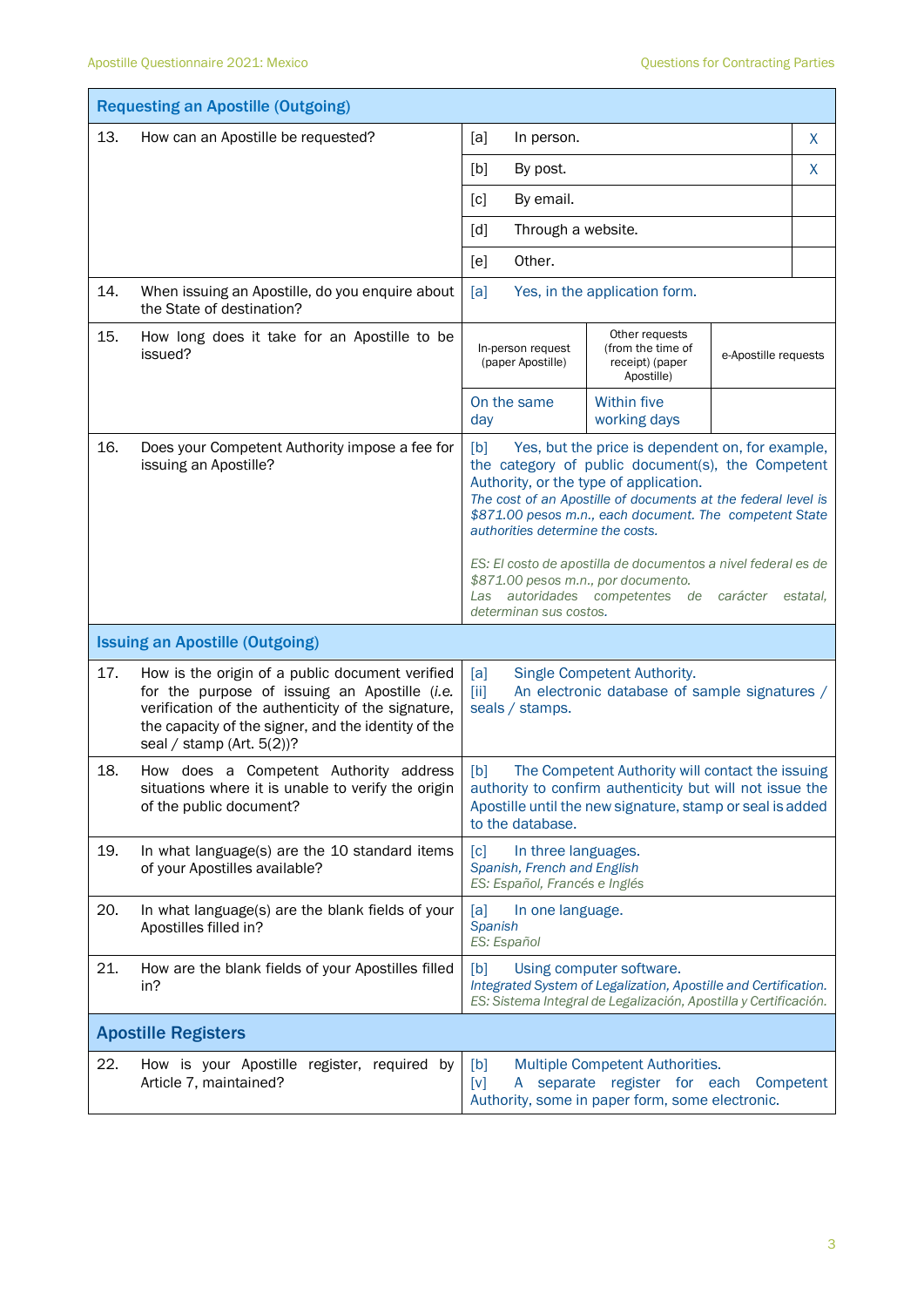| 23. | What particulars are contained in your Apostille<br>register?                                                                                                                                  | [a]               | Number and date of the Apostille<br>(required).                                                                                           | X. |
|-----|------------------------------------------------------------------------------------------------------------------------------------------------------------------------------------------------|-------------------|-------------------------------------------------------------------------------------------------------------------------------------------|----|
|     |                                                                                                                                                                                                | [b]               | Name and capacity of the person signing<br>the document and $/$ or the name of<br>authority whose seal or stamp is affixed<br>(required). | X  |
|     |                                                                                                                                                                                                | [c]               | Name and / or type of underlying<br>document.                                                                                             | X  |
|     |                                                                                                                                                                                                | $\lceil d \rceil$ | Description of the contents of underlying<br>document.                                                                                    |    |
|     |                                                                                                                                                                                                | [e]               | Name of the applicant.                                                                                                                    |    |
|     |                                                                                                                                                                                                | $[f]$             | State of destination.                                                                                                                     |    |
|     |                                                                                                                                                                                                | [g]               | Copy of the Apostille.                                                                                                                    |    |
|     |                                                                                                                                                                                                | [h]               | Copy of the underlying document.                                                                                                          |    |
|     |                                                                                                                                                                                                | [1]               | Other.<br>Name of the person signing the public document.<br>ES: Nombre del titular del documento.                                        | X  |
| 24. | Is there a limit to how long records can be<br>retained on the Apostille register?                                                                                                             | [d]               | No.                                                                                                                                       |    |
| 25. | If your register is not publicly accessible, how<br>frequently do your Competent Authorities<br>receive requests to verify an Apostille they have<br>issued in the register?                   | [a]               | Never.                                                                                                                                    |    |
|     | <b>Technology &amp; the e-APP</b>                                                                                                                                                              |                   |                                                                                                                                           |    |
| 26. | Under your internal law, do you recognise<br>electronic / digital signatures as functionally<br>equivalent to handwritten signatures (i.e. can a<br>public document be signed electronically)? | [b]               | No.                                                                                                                                       |    |
| 27. | Under your internal law, are public documents<br>executed, or able to be executed, in electronic<br>form (whether or not they are to be used abroad<br>under the Convention)?                  | [a]               | Yes.                                                                                                                                      |    |
|     | For Parties that answered yes to Q27.<br>27.1. What categories of public documents are                                                                                                         |                   | All public documents.                                                                                                                     |    |
|     | executed, or able to be executed, in electronic<br>form (whether or not they are to be used abroad<br>under the Convention)?                                                                   | [b]               | Civil status documents (e.g. birth, death<br>marriage<br>certificates)<br>and<br>and<br>certificates of non-impediment.                   |    |
|     |                                                                                                                                                                                                | [c]               | Other<br>administrative<br>documents<br>(including decisions from administrative<br>tribunals or decision-making bodies).                 |    |
|     |                                                                                                                                                                                                | [d]               | Extracts from commercial registers and<br>other registers.                                                                                |    |
|     |                                                                                                                                                                                                | [e]               | Notarial authentications of signatures.                                                                                                   |    |
|     |                                                                                                                                                                                                | $[f]$             | Other notarial acts.                                                                                                                      |    |
|     |                                                                                                                                                                                                | [g]               | Diplomas<br>other<br>education<br>and<br>documents.                                                                                       |    |
|     |                                                                                                                                                                                                | [h]               | Court documents, including judgments.                                                                                                     |    |
|     |                                                                                                                                                                                                | $[1]$             | Patents or other documents pertaining to<br>intellectual property rights.                                                                 |    |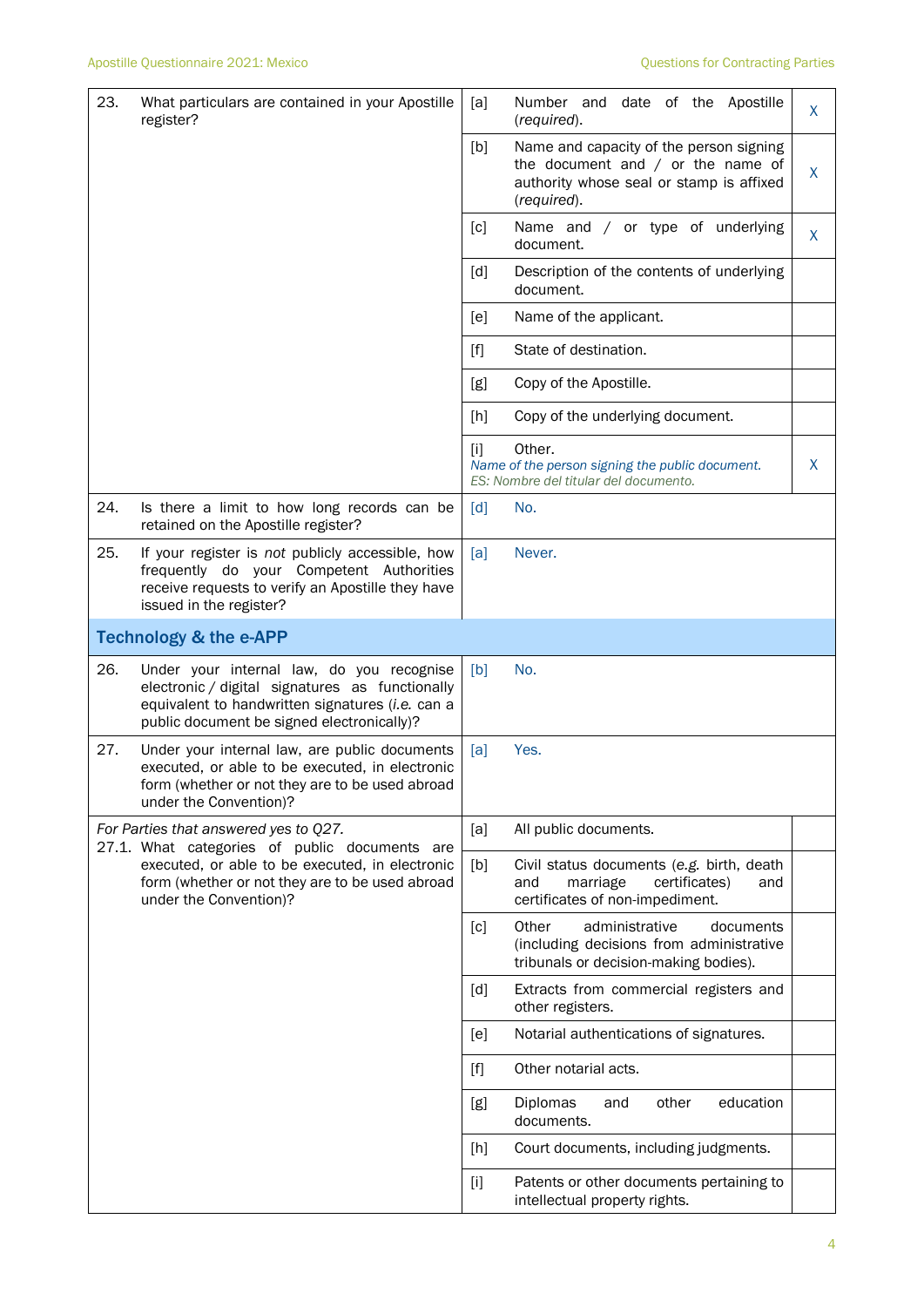|                                                                                                                                                                                    | []<br>Documents relating to adoptions.                                                                                                                                                                                            |  |  |  |  |
|------------------------------------------------------------------------------------------------------------------------------------------------------------------------------------|-----------------------------------------------------------------------------------------------------------------------------------------------------------------------------------------------------------------------------------|--|--|--|--|
|                                                                                                                                                                                    | Translations.<br>[k]                                                                                                                                                                                                              |  |  |  |  |
|                                                                                                                                                                                    | Medical or health certificates.<br>$[1]$                                                                                                                                                                                          |  |  |  |  |
|                                                                                                                                                                                    | Criminal records.<br>[m]                                                                                                                                                                                                          |  |  |  |  |
|                                                                                                                                                                                    | Import or export licences.<br>[n]                                                                                                                                                                                                 |  |  |  |  |
|                                                                                                                                                                                    | Certificates of origin.<br>[0]                                                                                                                                                                                                    |  |  |  |  |
|                                                                                                                                                                                    | Certificates of conformity.<br>[p]                                                                                                                                                                                                |  |  |  |  |
|                                                                                                                                                                                    | Other.<br>[q]<br>It depends on the regulations of each Federal<br>dependency or each State.<br>X                                                                                                                                  |  |  |  |  |
|                                                                                                                                                                                    | ES:<br>Depende de la normatividad<br>de<br>cada<br>Dependencia Federal o de cada Estado.                                                                                                                                          |  |  |  |  |
| For Parties that answered yes to Q27.                                                                                                                                              | Approximately between 10 to 15 percent.                                                                                                                                                                                           |  |  |  |  |
| 27.2. Approximately what percentage of your public<br>documents are originally executed in electronic<br>form (whether or not they are to be used abroad<br>under the Convention)? | ES: Aproximadamente entre el 10 al 15 por ciento.                                                                                                                                                                                 |  |  |  |  |
| 28.<br>Do you issue e-Apostilles?                                                                                                                                                  | [b]<br>No.<br>$\lceil i \rceil$<br>We are studying the use of e-Apostilles and plan<br>to implement the e-Apostille component.<br>The necessary procedures are being done to develop and<br>implement a system in the short term. |  |  |  |  |
|                                                                                                                                                                                    | ES: Se están realizando las gestiones necesarias para<br>desarrollar e implementar un sistema en el corto plazo.                                                                                                                  |  |  |  |  |
| For Parties that answered no to Q28.<br>28.1. What challenges are you facing that may prevent                                                                                      | Internal law limitations.<br>[a]                                                                                                                                                                                                  |  |  |  |  |
| you from implementing the e-Apostille?                                                                                                                                             | [b]<br>Judicial or administrative structure.<br>X.                                                                                                                                                                                |  |  |  |  |
|                                                                                                                                                                                    | Implementation challenges (e.g. lack of<br>[c]<br>resources, lack of infrastructure).                                                                                                                                             |  |  |  |  |
|                                                                                                                                                                                    | [d]<br>Cost.                                                                                                                                                                                                                      |  |  |  |  |
|                                                                                                                                                                                    | System interoperability / compatibility.<br>[e]<br>X                                                                                                                                                                              |  |  |  |  |
|                                                                                                                                                                                    | Security concerns.<br>$[f]$                                                                                                                                                                                                       |  |  |  |  |
|                                                                                                                                                                                    | Other.<br>[g]                                                                                                                                                                                                                     |  |  |  |  |
| For Parties that answered no to Q28.<br>28.2. How do you issue an Apostille for a public<br>document executed in electronic form?                                                  | Other.<br>[c]<br>An Apostille printed on a self-adhesive label is attached to a<br>certified printed copy (handwritten signature) of the<br>electronic public document.                                                           |  |  |  |  |
|                                                                                                                                                                                    | ES: Se adhiere una apostilla impresa en soporte etiqueta<br>autoadherible, a una copia impresa certificada (firma<br>autógrafa) del documento público electrónico.                                                                |  |  |  |  |
| 29.<br>authorities<br>Are your<br>equipped<br>to<br>accept<br>incoming e-Apostilles?                                                                                               | $\lceil c \rceil$<br>No.<br>e-Apostilles have not been presented to this authority to thus<br>determine if they have the necessary equipment.                                                                                     |  |  |  |  |
|                                                                                                                                                                                    |                                                                                                                                                                                                                                   |  |  |  |  |
|                                                                                                                                                                                    | ES: No se han presentado e-Apostillas ante esta autoridad,<br>para determinar si se cuenta con el equipo necesario.                                                                                                               |  |  |  |  |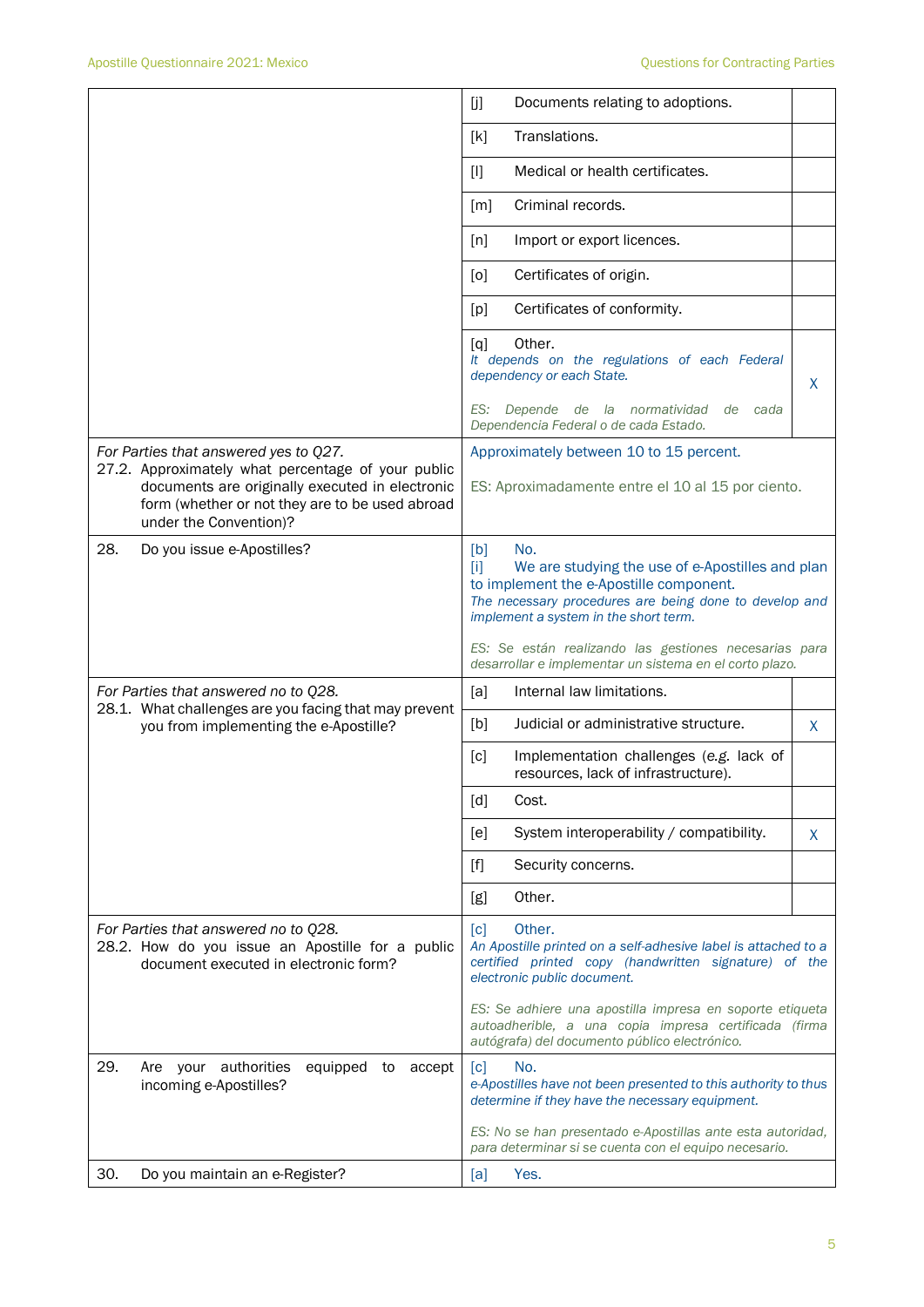|     | For Parties that answered yes to Q30.<br>30.2. What technology is used to maintain your<br>e-Register?                                                          | [a]                                  | A government-built platform.                                                          |   |
|-----|-----------------------------------------------------------------------------------------------------------------------------------------------------------------|--------------------------------------|---------------------------------------------------------------------------------------|---|
| 31. | Have you been in contact with other Competent<br>Authorities that operate an e-APP component<br>and exchanged information and / or relevant<br>experience?      | Yes.<br>[a]<br>To share experiences. |                                                                                       |   |
|     |                                                                                                                                                                 |                                      | ES: Para compartir experiencias.                                                      |   |
|     | <b>Issues with Apostilles</b>                                                                                                                                   |                                      |                                                                                       |   |
| 32. | Has an Apostille <i>issued</i> by your Competent<br>Authority ever been refused by the authorities of<br>another Contracting Party on the following<br>grounds: | [a]<br>ink, etc).                    | Form requirements (e.g. square-shaped,<br>sides of at least nine centimetres, border, |   |
|     |                                                                                                                                                                 | [b]<br>document.                     | The manner in which the Apostille was<br>affixed / attached to the<br>underlying      |   |
|     |                                                                                                                                                                 | [c]                                  | The Apostille was not signed.                                                         |   |
|     |                                                                                                                                                                 | [d]<br><b>One</b>                    | οf<br>the<br>standard<br><b>or</b><br>more<br>informational items were not filled in. |   |
|     |                                                                                                                                                                 | [e]<br>e-Apostille).                 | The Apostille was in electronic form (an                                              |   |
|     |                                                                                                                                                                 | $[f]$<br>electronic form.            | The underlying public document was in                                                 |   |
|     |                                                                                                                                                                 | [g]<br>timeframe.                    | The underlying public document had<br>expired / was not issued within a certain       |   |
|     |                                                                                                                                                                 | [h]<br>destination.                  | The underlying document was not a<br>public document under the law of the             |   |
|     |                                                                                                                                                                 | Other.<br>$[1]$                      |                                                                                       |   |
|     |                                                                                                                                                                 | [j]<br>Unknown.                      |                                                                                       | х |
|     |                                                                                                                                                                 | [k]                                  | No / Not applicable.                                                                  |   |
| 33. | Has your Competent Authority ever been<br>requested by external Competent Authorities to<br>certify or confirm your procedure for issuing<br>Apostilles?        | No.<br>[b]                           |                                                                                       |   |
| 34. | Has an Apostille received by your authorities<br>ever been refused on the following grounds:                                                                    | [a]                                  | The issuing State was not a Contracting<br>Party to the Apostille Convention.         |   |
|     |                                                                                                                                                                 | [b]<br>ink, etc).                    | Form requirements (e.g. square-shaped,<br>sides of at least nine centimetres, border, |   |
|     |                                                                                                                                                                 | [c]<br>document.                     | The manner in which the Apostille was<br>affixed / attached to<br>the<br>underlying   |   |
|     |                                                                                                                                                                 | [d]                                  | The Apostille was not signed.                                                         |   |
|     |                                                                                                                                                                 | [e]<br><b>One</b>                    | 0f<br>the<br>standard<br>more<br>or<br>informational items were not filled in.        |   |